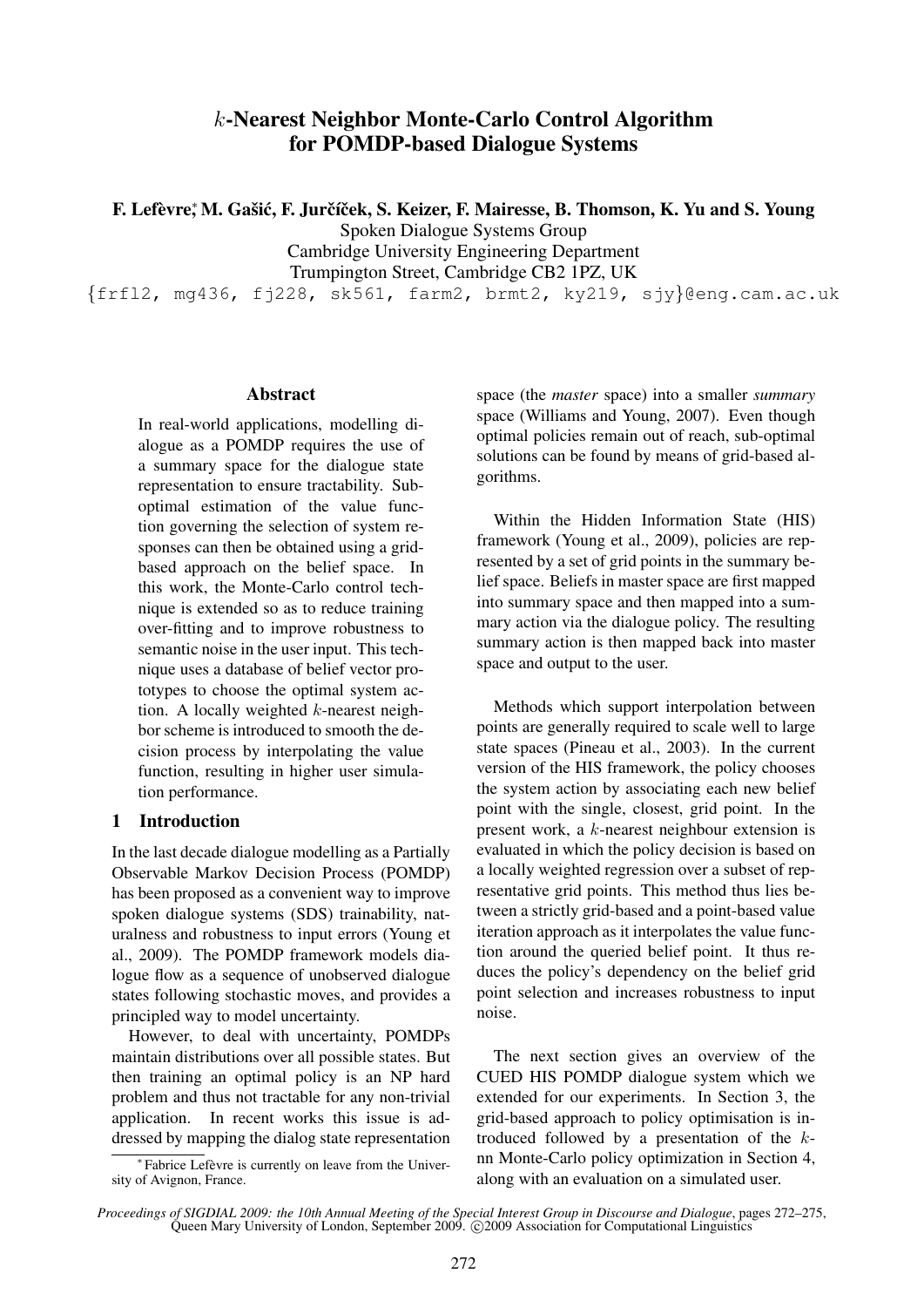### 2 The CUED Spoken Dialogue System

### 2.1 System Architecture

The CUED HIS-based dialogue system pipelines five modules: the ATK speech recogniser, an SVM-based semantic tuple classifier, a POMDP dialogue manager, a natural language generator, and an HMM-based speech synthesiser. During an interaction with the system, the user's speech is first decoded by the recogniser and an N-best list of hypotheses is sent to the semantic classifier. In turn the semantic classifier outputs an N-best list of user dialogue acts. A dialogue act is a semantic representation of the user action headed by the user intention (such as inform, request, etc) followed by a list of items (slot-value pairs such as type=hotel, area=east etc). The N-best list of dialogue acts is used by the dialogue manager to update the dialogue state. Based on the state hypotheses and the policy, a machine action is determined, again in the form of a dialogue act. The natural language generator translates the machine action into a sentence, finally converted into speech by the HMM synthesiser. The dialogue system is currently developed for a tourist information domain (Towninfo). It is worth noting that the dialogue manager does not contain any domain-specific knowledge.

### 2.2 HIS Dialogue Manager

The unobserved dialogue state of the HIS dialogue manager consists of the user goal, the dialogue history and the user action. The user goal is represented by a partition which is a tree structure built according to the domain ontology. The nodes in the partition consist mainly of slots and values. When querying the venue database using the partition, a set of matching entities can be produced. The dialogue history consists of the grounding states of the nodes in the partition, generated using a finite state automaton and the previous user and system action. A hypothesis in the HIS approach is then a triple combining a partition, a user action and the respective set of grounding states. The distribution over all hypotheses is maintained throughout the dialogue (*belief state monitoring*). Considering the ontology size for any real-world problem, the so-defined state space is too large for any POMDP learning algorithm. Hence to obtain a tractable policy, the state/action space needs to be reduced to a smaller scale summary space. The set of possible machine dialogue acts is also reduced in summary space. This is mainly achieved by re-



Figure 1: Master-summary Space Mapping.

moving all act items and leaving only a reduced set of dialogue act types. When mapping back into master space, the necessary items (i.e. slot-value pairs) are inferred by inspecting the most likely dialogue state hypotheses.

The optimal policy is obtained using reinforcement learning in interaction with an agenda based simulated user (Schatzmann et al., 2007). At the end of each dialogue a reward is given to the system: +20 for a successful completion and -1 for each turn. A grid-based optimisation is used to obtain the optimal policy (see next section). At each turn the belief is mapped to a summary point from which a summary action can be determined. The summary action is then mapped back to a master action by adding the relevant information.

## 3 Grid-based Policy Optimisation

In a POMDP, the optimal exact value function can be found iteratively from the terminal state in a process called *value iteration*. At each iteration t, policy vectors are generated for all possible action/observation pairs and their corresponding values are computed in terms of the policy vectors at step  $t - 1$ . However, exact optimisation is not tractable in practice, but approximate solutions can still provide useful policies. Representing a POMDP policy by a grid of representative belief points yields an MDP optimisation problem for which many tractable solutions exist, such as the Monte Carlo Control algorithm (Sutton and Barto, 1998) used here.

In the current HIS system, each summary belief point is a vector consisting of the probabilities of the top two hypotheses in master space, two discrete status variables summarising the state of the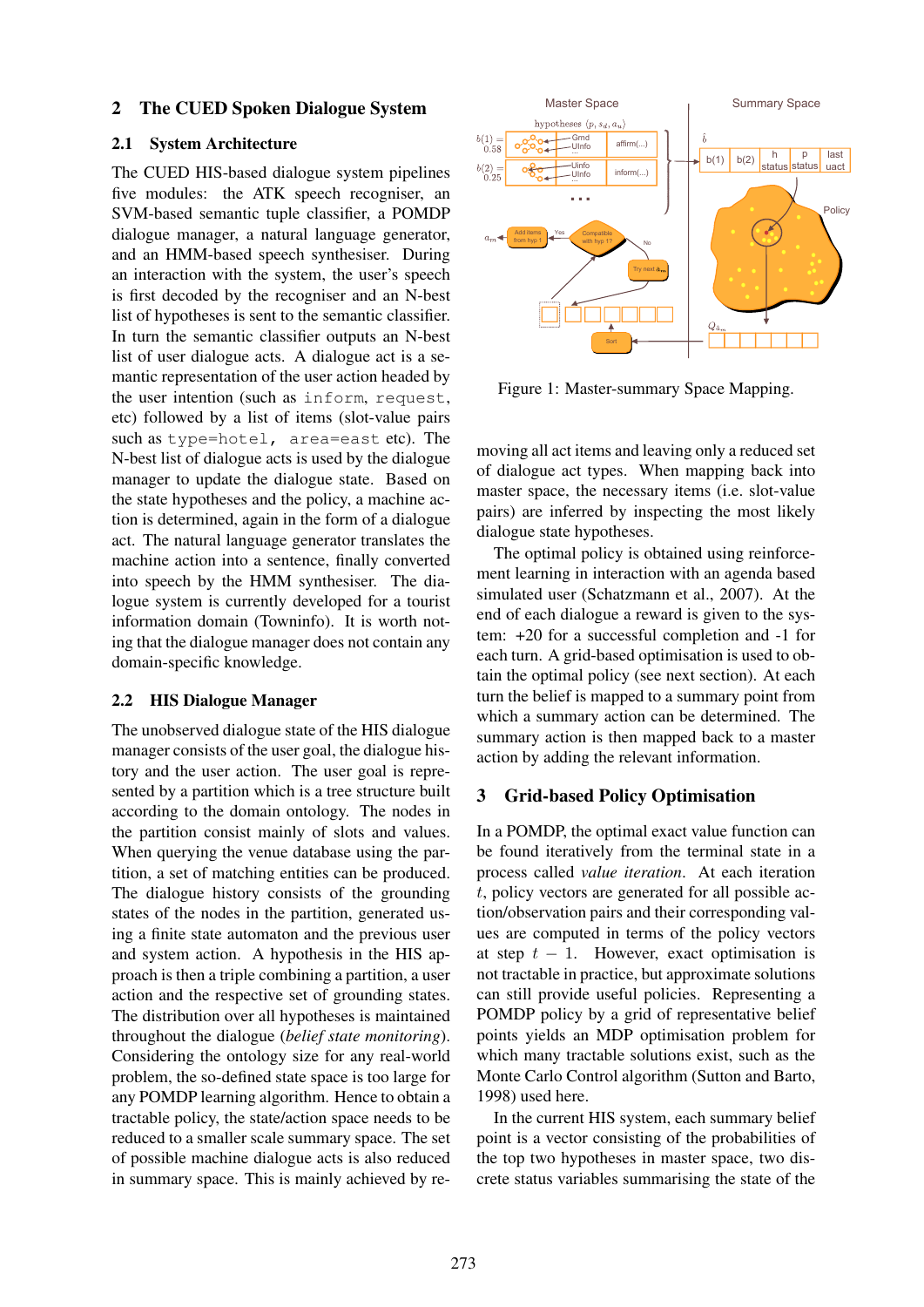**Algorithm 1** Policy training with  $k$ -nn Monte Carlo 1: Let  $Q(\hat{b}, \hat{a}_m)$  = expected reward on taking action  $\hat{a}_m$  from belief point  $\hat{b}$ 2: Let  $N(\hat{b}, \hat{a}_m)$  = number of times action  $\hat{a}_m$  is taken from belief point  $\hat{b}$ 3: Let B be a set of grid-points in belief space,  $\{\hat{b}\}\$ any subset of it 4: Let  $\pi_{\text{km}}$ :  $\hat{b} \rightarrow \hat{a}_m$ ;  $\forall \hat{b} \in \mathcal{B}$  be a policy 5: repeat 6:  $t \leftarrow 0$ <br>7:  $\hat{a}_{m,0}$ 7:  $\hat{a}_{m,0} \leftarrow$  initial greet action<br>8:  $b = b_0$  [= all states in single  $b = b_0$  [= all states in single partition ] Generate dialogue using  $\epsilon$ -greedy policy 9: repeat 10:  $t \leftarrow t + 1$ <br>11: Get user turn 11: Get user turn  $a_{u,t}$  and update belief state b<br>12:  $\hat{b}_t \leftarrow$  SummarvState(b) 12:  $\hat{b}_t \leftarrow \text{SummaryState}(b)$ <br>13:  $\{\hat{b}_t\}_{\text{long}} \leftarrow k\text{-Nearest}(b)$ 13:  $\{b_k\}_{knn} \leftarrow k\text{-Nearest}(\hat{b}_t, \mathcal{B})$ 14:  $\hat{a}_{m,t} \leftarrow \begin{cases} \text{RandomAction} & \text{with probability } \epsilon \\ \pi_{\text{knn}}(\hat{b}_t) & \text{otherwise} \end{cases}$ 15: record  $\langle \hat{b}_t, \{\hat{b_k}\}_\text{knn}, \hat{a}_{m,t}\rangle$ ,  $T \leftarrow t$ 16: until dialogue terminates with reward  $R$  from user simulator Scan dialogue and update  $B, O$  and  $N$ 17: for  $t = T$  downto 1 do<br>18: if ∃ $\hat{b}_i \in \mathcal{B}$ ,  $|\hat{b}_t - \hat{b}_i| < \delta$  then ← update nearest pt in B 19: for all  $\hat{b}_k$  in  $\{\hat{b}_k\}_{knn}$  do<br>
20:  $w \leftarrow \Phi(\hat{b}_t, \hat{b}_k)$ 20:  $w \leftarrow \Phi(\hat{b}_t, \hat{b}_k)$   $\leftarrow \Phi$  weighting function 21:  $Q(\hat{b}_k, \hat{a}_{m,t}) \leftarrow \frac{Q(\hat{b}_k, \hat{a}_{m,t}) * N(\hat{b}_k, \hat{a}_{m,t}) + R * w}{N(\hat{b}_k, \hat{a}_{m,t}) + w}$  $N(\hat{b}_k, \hat{a}_{m,t})+w$  $\begin{array}{ll} \text{22:} & \qquad N(\hat{b}_k, \hat{a}_{m,t}) \leftarrow N(\hat{b}_k, \hat{a}_{m,t}) + w \\ \text{23:} & \qquad \text{end for} \\ & \text{24:} & \qquad \text{else} \end{array}$ end for<br>else 24: else  $\leftarrow$  create new grid point<br>
25:  $ad \hat{b}_t$  to B<br>
26:  $Q(\hat{b}_t, \hat{a}_{m,t}) \leftarrow R, N(\hat{b}_t, \hat{a}_{m,t}) \leftarrow 1$ add  $\hat{b}_t$  to  $\mathcal B$ 26:  $Q(\hat{b}_t, \hat{a}_{m,t}) \leftarrow R, N(\hat{b}_t, \hat{a}_{m,t}) \leftarrow 1$ <br>
27: end if<br>
28:  $R \leftarrow \gamma R$ end if<br> $R \leftarrow \gamma R$ ← discount the reward 29: end for 30: until converged

top hypothesis and its associated partition, and the type of the last user act.

In order to use such a policy, a simple distance metric in belief space is used to find the closest grid point to a given arbitrary belief state:

$$
\begin{array}{rcl} |\hat{b}_i - \hat{b}_j| & = & \sum_{d=1}^2 \alpha_d \cdot \sqrt{(\hat{b}_i(d) - \hat{b}_j(d))^2} \\ & + & \sum_{d=3}^5 \alpha_d \cdot (1 - \delta(\hat{b}_i(d), \hat{b}_j(d)))(1) \end{array}
$$

where the  $\alpha$ 's are weights, d ranges over the 2 continuous and 3 discrete components of b and  $\delta(x, y)$ is 1 iff  $x = y$  and 0 otherwise.

Associated with each belief point is a function  $Q(\hat{b}, \hat{a}_m)$  which records the expected reward of taking summary action  $\hat{a}_m$  when in belief state  $\hat{b}$ . Q is estimated by repeatedly executing dialogues and recording the sequence of belief point-action pairs  $\langle \hat{b}_t, \hat{a}_{m,t} \rangle$ . At the end of each dialogue, each  $Q(\hat{b}_t, \hat{a}_{m,t})$  estimate is updated with the actual discounted reward. Dialogues are conducted using the current policy  $\pi$  but to allow exploration of unvisited regions of the state-action space, a random action is selected with probability  $\epsilon$ .

Once the Q values have been estimated, the pol-

icy is found by setting

$$
\pi(\hat{b}) = \underset{\hat{a}_m}{\arg\max} Q(\hat{b}, \hat{a}_m), \qquad \forall \hat{b} \in \mathcal{B} \quad (2)
$$

Belief points are generated on demand during the policy optimisation process. Starting from a single belief point, every time a belief point is encountered which is sufficiently far from any existing point in the policy grid, it is added to the grid as a new point. The inventory of grid points is thus growing over time until a predefined maximum number of stored belief vectors is reached.

The training schedule adopted in this work is comparable to the one presented in (Young et al., 2009). Training starts in a noise free environment using a small number of grid points and it continues until the performance of the policy asymptotes. The resulting policy is then taken as an initial policy for the next stage in which the noise level is increased, the set of grid points is expanded and the number of iterations is increased. In practice a total of 750 to 1000 grid points have been found to be sufficient and the total number of simulated dialogues needed for training is around 100,000.

#### 4 k-nn Monte-Carlo Policy Optimization

In this work, we use the  $k$  nearest neighbor method to obtain a better estimate of the value function, represented by the belief points' Q values. The algorithm maintains a set of sample vectors  $\ddot{b}$  along with their Q value vector  $Q(\hat{b}, a)$ . When a new belief state  $\hat{b}'$  is encountered, its Q values are obtained by looking up its k-nearest neighbours in the database, then averaging their Q-values.

To obtain good estimates for the value function interpolation, local weights are used based on the belief point distance. A Kullback-Leibler (KL) divergence (relative entropy) could be used as a distance function between the belief points. However, while the KL-divergence between two continuous distributions is well defined, this is not the case for sample sets. In accordance with the locally weighted learning theory (Atkeson et al., 1997), a simple weighting scheme based on a nearly Euclidean distance (eq. 1) is used to interpolate the policy over a set of points:

$$
\pi_{\text{\tiny{kmn}}}(\hat{b}) = \arg\!\max_{\hat{a}_m} \sum_{\{\hat{b}_k\}_{\text{\tiny{kmn}}}} Q(\hat{b}_k, \hat{a}_m) \times \Phi(\hat{b}_k, \hat{b})
$$

In our experiments, we set the weighting coefficients with the kernel function  $\Phi(\hat{b}_1, \hat{b}_2)$  =  $e^{-|\hat{b}_1-\hat{b}_2|^2}$ .